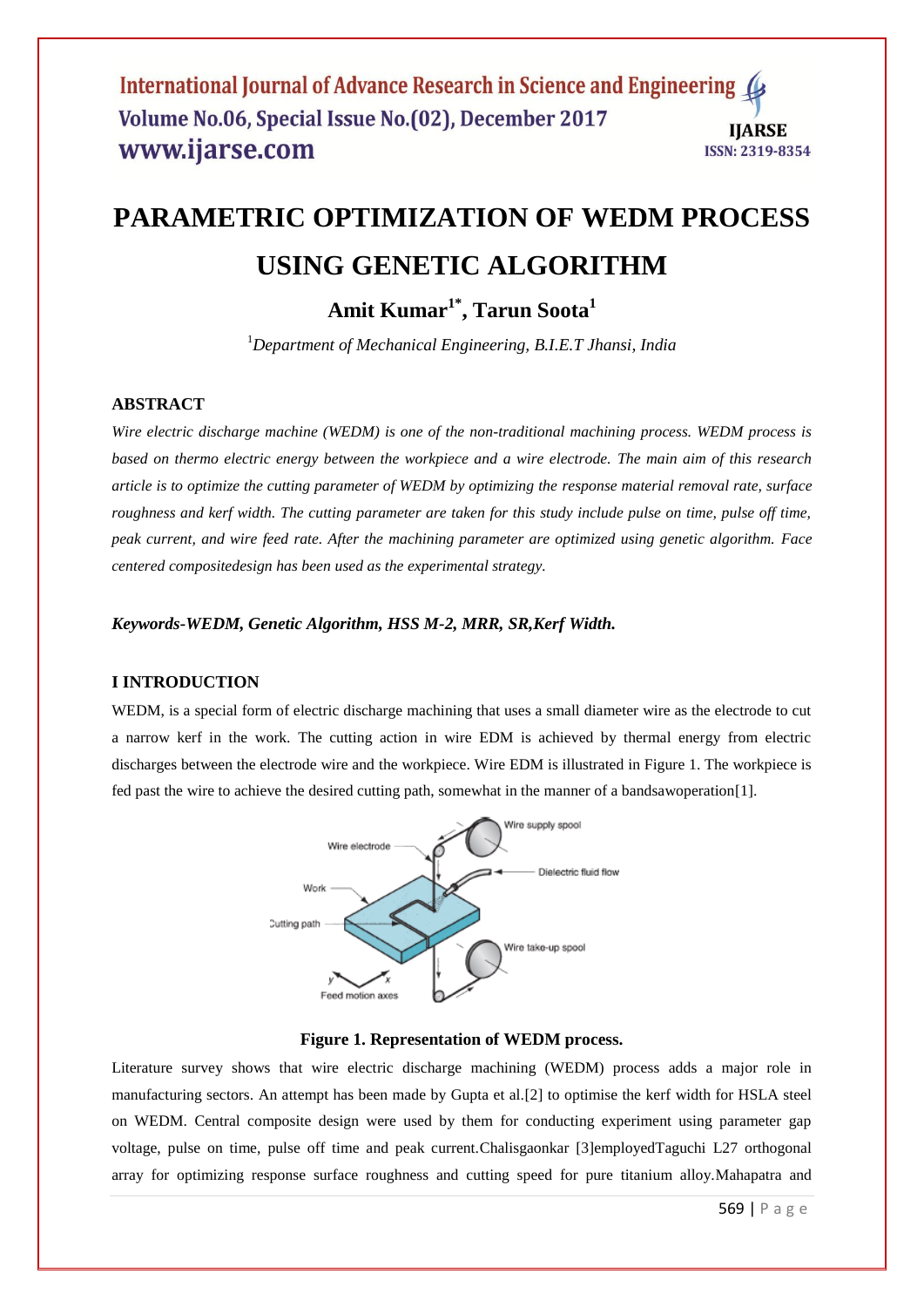# International Journal of Advance Research in Science and Engineering Volume No.06, Special Issue No.(02), December 2017 **IIARSE** www.ijarse.com ISSN: 2319-8354

patnaik[4] used genetic algorithm with L16 for optimizing the wedm parameter for D2 tool steel, machining with 0.25 mm zinc coated copper wire as electrode. Pasam et al. [5] applied genetic algorithm with regression analysis for optimizing the response surface roughness for titanium alloy. Kumar [6] researched the effect of wedm parameter of the surface integrity of die steel D7 namely surface finish, cutting speed, and material removal rate using L16 orthogonal array.Jaganathan et al.[7] investigated the set of operating condition for EN31 using L27 orthogonal array.

## **II EXPERIMENTAL DETAIL**

On the basis of above study parameters pulse on time  $(T_{on})$ , pulse off time  $(T_{off})$ , peak current (I), and wire feed rate  $(W_f)$  are selected for this work to optimize the material removal rate, surface roughness and kerf width using Genetic algorithm. The experimentation was planned under response surface methodology. Experiments were performed on a wire-cut EDM machine of model EZEECUT NXG manufactured by RATNAPARKHI. The HIGH SPEED M-2 grade material pieces of 20mm×30mm×7.2mm was selected as workpiece (hardened to 60 HRC) from this specimens of 10mm.x10mmx7.2mm size are cut by molybdenum wire 0.18 mm diameter which act as an electrode. Dielectric water was used as dielectricthroughout the experiment.



**Fig. 2: Schematic diagram of WEDM EZEECUT NXG Table 1: Chemical Composition of the Material HSS-M2**

| <b>Constituent</b>  | Mn                   | -Si | S                     | P | Cr. | Mo        | W |                   |      |
|---------------------|----------------------|-----|-----------------------|---|-----|-----------|---|-------------------|------|
| <b>%Composition</b> | $0.92$ $0.23$ $0.18$ |     | 0.016 0.018 3.85 2.19 |   |     | 4.80 6.40 |   | 0.90 <sup>°</sup> | 0.18 |

The different levels of a factor consider for this study are depicted in table 2. The fixed process parameter are : voltage, wire material: molybdenum, work material: HSS M2 grade, dielectric fluid: deionised water, wire tension, dielectric pressure.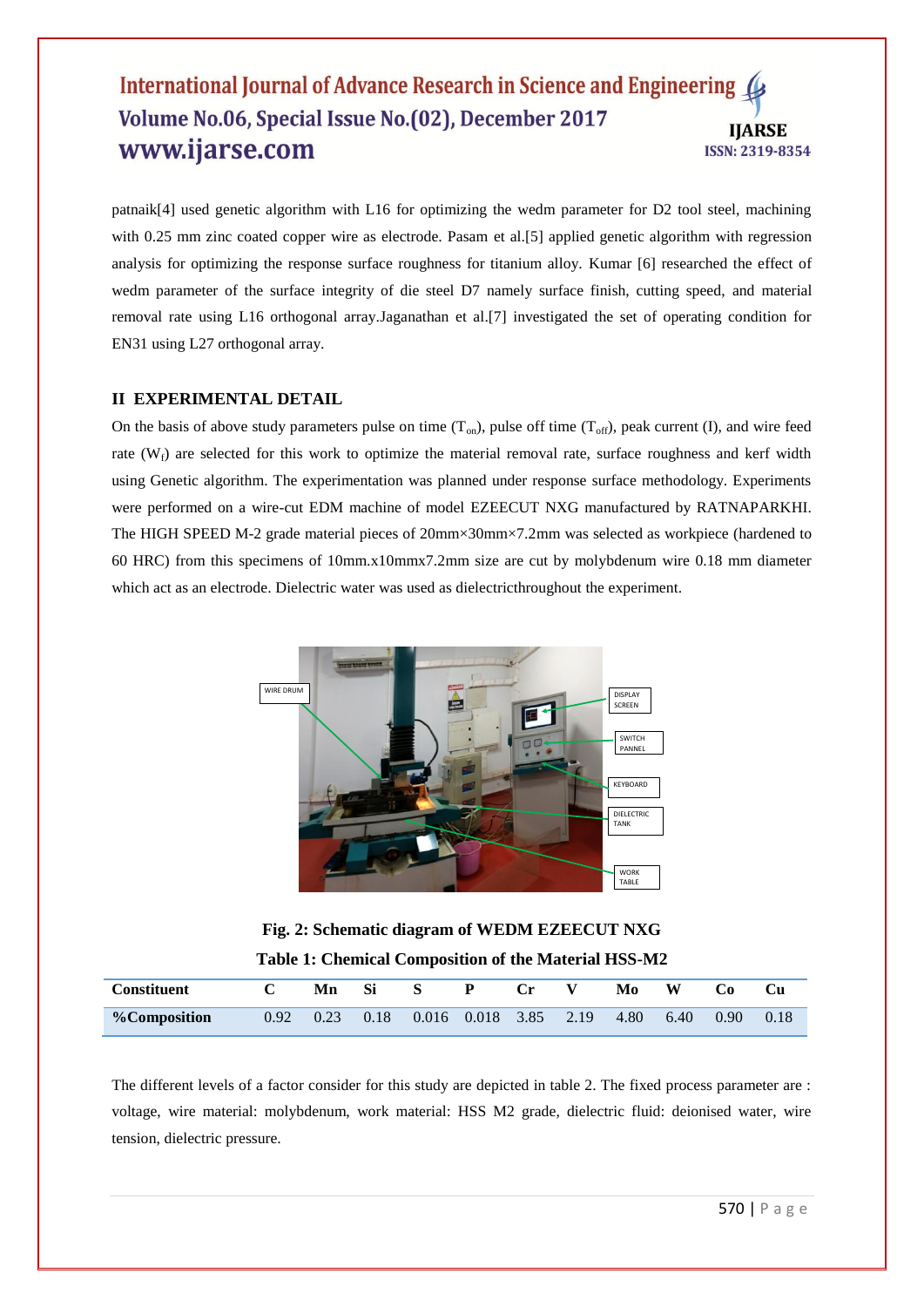# International Journal of Advance Research in Science and Engineering Volume No.06, Special Issue No.(02), December 2017 **IIARSE** www.ijarse.com ISSN: 2319-8354

| Table 2: Process parameters and their levels |         |              |          |    |  |  |  |
|----------------------------------------------|---------|--------------|----------|----|--|--|--|
|                                              |         | <b>Level</b> |          |    |  |  |  |
| <b>Variable</b>                              | Unit    | $-1$         | $\Omega$ |    |  |  |  |
| Pulse on time $\text{Ton}(A)$                | $\mu$ s | 20           | 30       | 40 |  |  |  |
| <b>Pulse off time Toff(B)</b>                | $\mu$ s | 5            | 10       | 15 |  |  |  |
| Current IP $(C)$                             | A       |              | 2        | 3  |  |  |  |
| Wire Feed $W_f(D)$                           | mm/s    | 30           | 40       | 50 |  |  |  |

#### **III MEASUREMENT OF RESPONSES**

# **3.1 MRR**

The rate of material removal from the work piece is known as material removal rate. It is measured in  $g/min.MRR = \frac{W_i - W_f}{L}$  $\frac{W_f}{t}$ ,  $W_i$ ,  $W_f$ , initial and final weight respectively and t is time period of machining.

#### **3.2 Surface finish**

It shows the quality of machining. Its lower value is desirable as it assure the quality of the machined surface. It is measured in µm. It is measured by veeco optical profilometer.

## **3.3 Kerf Width**

It denote the amount of material get wasted during machining. It assure the accuracy of machining. It is measured in mm. It is measured by tool maker microscope.

### **IV RESULTANDOPTIMIZATION**

On the basis of FCCD, 26 experiment has been conducted [8]. The different responses has been measured corresponding to different operating parametric condition given in the table below.

| Run            |                | Process parameter |                | Responses |            |           |       |
|----------------|----------------|-------------------|----------------|-----------|------------|-----------|-------|
| order          | $\overline{A}$ | B                 | $\mathcal{C}$  | D         |            | Surface   | Kerf  |
|                | (Ton)          | (Toff)            | $(\text{IP})$  | (Wf)      | <b>MRR</b> | Roughness | Width |
|                | $\mu s$        | $\mu s$           | A              | mm/s      | g/min      | $\mu$ m   | mm    |
| 1              | 40             | 15                | 3              | 30        | 0.0349     | 3.77      | 0.22  |
| $\overline{2}$ | 30             | 10                | 3              | 40        | 0.0314     | 4.48      | 0.22  |
| 3              | 40             | 15                | 3              | 50        | 0.0263     | 3.66      | 0.23  |
| $\overline{4}$ | 40             | 10                | $\overline{2}$ | 40        | 0.0357     | 4.85      | 0.25  |
| 5              | 20             | 5                 | 3              | 50        | 0.0253     | 3.96      | 0.215 |
| 6              | 30             | 10                | $\overline{2}$ | 50        | 0.0268     | 4.23      | 0.2   |

| Table 3: Experimental results for four parameter in un-coded units |  |  |  |
|--------------------------------------------------------------------|--|--|--|
|--------------------------------------------------------------------|--|--|--|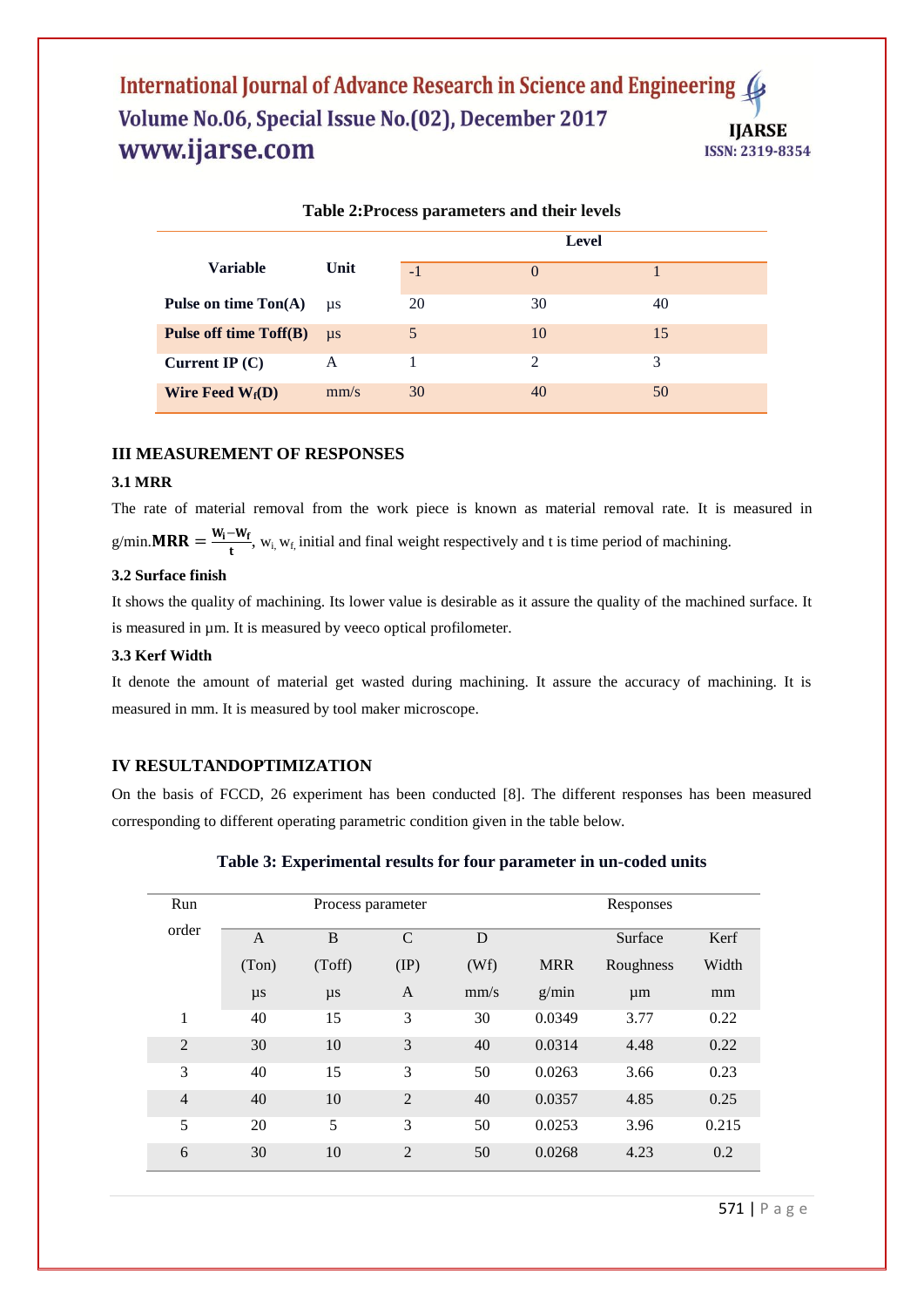# International Journal of Advance Research in Science and Engineering Volume No.06, Special Issue No.(02), December 2017 **IJARSE** www.ijarse.com ISSN: 2319-8354

| $\overline{7}$ | 40     | 15         | $\mathbf{1}$     | 30     | 0.0095 | 3.55 | 0.24    |
|----------------|--------|------------|------------------|--------|--------|------|---------|
| 8              | 30     | 10         | $\overline{2}$   | 30     | 0.0383 | 4.5  | 0.225   |
| 9              | 30     | 5          | $\boldsymbol{2}$ | 40     | 0.0298 | 5.5  | 0.23    |
| 10             | 40     | $\sqrt{5}$ | $\mathbf{1}$     | $50\,$ | 0.0163 | 5.82 | 0.225   |
| 11             | 20     | 5          | $\mathbf{1}$     | 50     | 0.019  | 4.19 | 0.19    |
| $12\,$         | $20\,$ | 15         | 3                | 30     | 0.0277 | 2.94 | 0.199   |
| 13             | 20     | 5          | 3                | 30     | 0.028  | 4.4  | 0.22    |
| 14             | $20\,$ | 10         | $\sqrt{2}$       | 40     | 0.0276 | 3.04 | 0.19    |
| 15             | 20     | 15         | 3                | 50     | 0.0208 | 2.32 | 0.19    |
| 16             | 20     | 15         | $\mathbf{1}$     | 50     | 0.0088 | 2.61 | 0.19    |
| 17             | 30     | 10         | $\overline{c}$   | 40     | 0.0309 | 4.42 | 0.21    |
| 18             | 40     | 15         | $\,1\,$          | 50     | 0.0141 | 3.3  | 0.21    |
| 19             | 40     | 5          | $\overline{3}$   | 30     | 0.0529 | 6.55 | 0.24    |
| $20\,$         | 30     | $10\,$     | $\mathbf{1}$     | 40     | 0.0201 | 4.35 | 0.205   |
| 21             | 30     | 10         | $\overline{2}$   | 40     | 0.0304 | 4.38 | $0.2\,$ |
| $22\,$         | 20     | 15         | $\,1\,$          | 30     | 0.0073 | 2.78 | 0.195   |
| 23             | 40     | 5          | 3                | 50     | 0.0283 | 6.38 | 0.225   |
| 24             | 40     | 5          | $\mathbf{1}$     | 30     | 0.0101 | 5.9  | 0.24    |
| 25             | 30     | 15         | $\overline{c}$   | 40     | 0.0278 | 3.27 | 0.19    |
| 26             | 20     | $\sqrt{5}$ | $\mathbf{1}$     | 30     | 0.0064 | 4.21 | 0.22    |

# **4.1 Optimization using Genetic Algorithm.**

Regression model for MRR, SR and Kerf Width are used as the objective functions in GA. The algorithm is implemented in MATLAB.

# **4.1.1 Optimization of MRR Using Genetic Algorithm**

Objective to maximise the MRR

**Objective function maximise (MRR) = 0.03198 + 0.00318 A - 0.00216 B + 0.00911 C -0.00163D - 0.00667 C\*C - 0.00423 C\*D (coded form)**

Subject to  $-1 \leq C \leq 1$  $-1 \leq A \leq 1$  $-1 \leq B \leq 1$  $-1 \le D \le 1$ J  $\overline{1}$  $\overline{1}$  $\overline{1}$  $\mathbf{I}$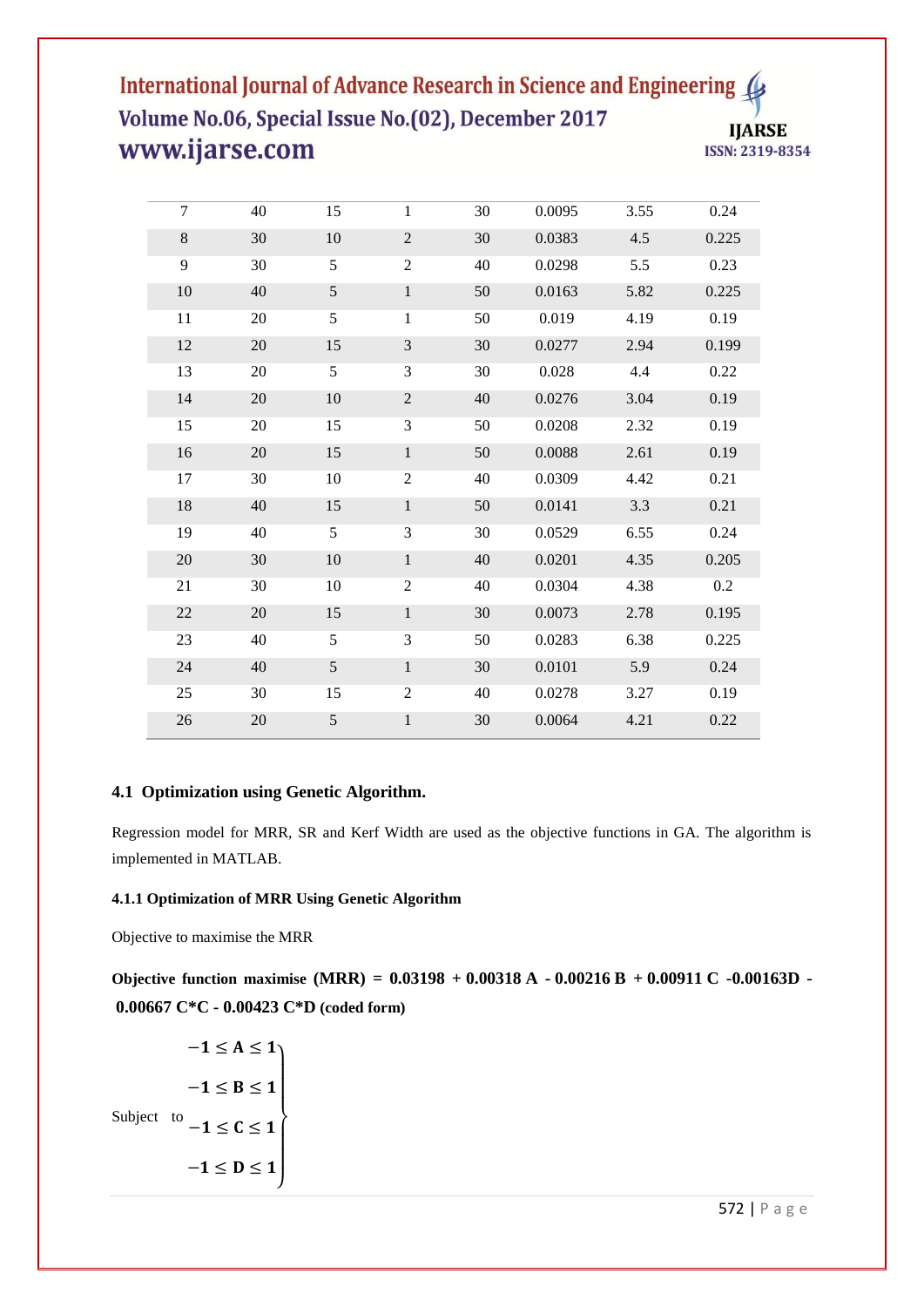#### International Journal of Advance Research in Science and Engineering 4 Volume No.06, Special Issue No.(02), December 2017 **IIARSE** www.ijarse.com ISSN: 2319-8354

At population size 50, crossover probability 0.8 and no. of generation 100. Optimized value of MRR is 0.04561 g/min Optimized factors in coded form are  $A = 1, B = -1, C = 1, D = -1.$ Optimized factors in uncoded form are A ( $T_{on}$ ) = 40 $\mu$ s, B (Toff) = 5 $\mu$ s, C (IP) = 3A and D (W<sub>f</sub>) = 30mm/s 4.1.2 Optimization of SR Using Genetic Algorithm Objective to minimise the SR

**Objective function minimise (SR) = 4.3460 + 0.7406 A - 1.0394 B + 0.0972 C - 0.1183 D - 0.3830 A\*A - 0.2662 A\*B + 0.1225 A\*C (coded form)**

Subject to  $-1 \leq A \leq 1$  $-1 \leq B \leq 1$  $-1 \leq C \leq 1$  $-1 \le D \le 1$ J  $\overline{1}$  $\overline{1}$  $\overline{1}$  $\mathbf{I}$ 

At population size 50, crossover probability 0.8 and number of generation 100. Optimized value of SR is 2.3076 µm

Optimized factors in coded form are

 $A = -1$ ,  $B = 1$ ,  $C = 1$ ,  $D = 1$ .

Optimized factors in uncoded form are

A (Ton<sub>)</sub> = 20 $\mu$ s, B (Toff) = 15 $\mu$ s, C (IP) = 3A and D (W<sub>f</sub>) = 50

## **4.1.3 Optimization of Kerf Width Using Genetic Algorithm**

Objective to minimise the Kerf Width

**Objective function minimise (Kerf Width) = 0.22059 + 0.01506 A - 0.00783 B + 0.00244 C - 0.00689 D (coded form)** Subject to

$$
-1 \le A \le 1
$$
  

$$
-1 \le B \le 1
$$
  

$$
-1 \le C \le 1
$$
  

$$
-1 \le D \le 1
$$

At population size 50, crossover probability 0.8 and no. of generation 100.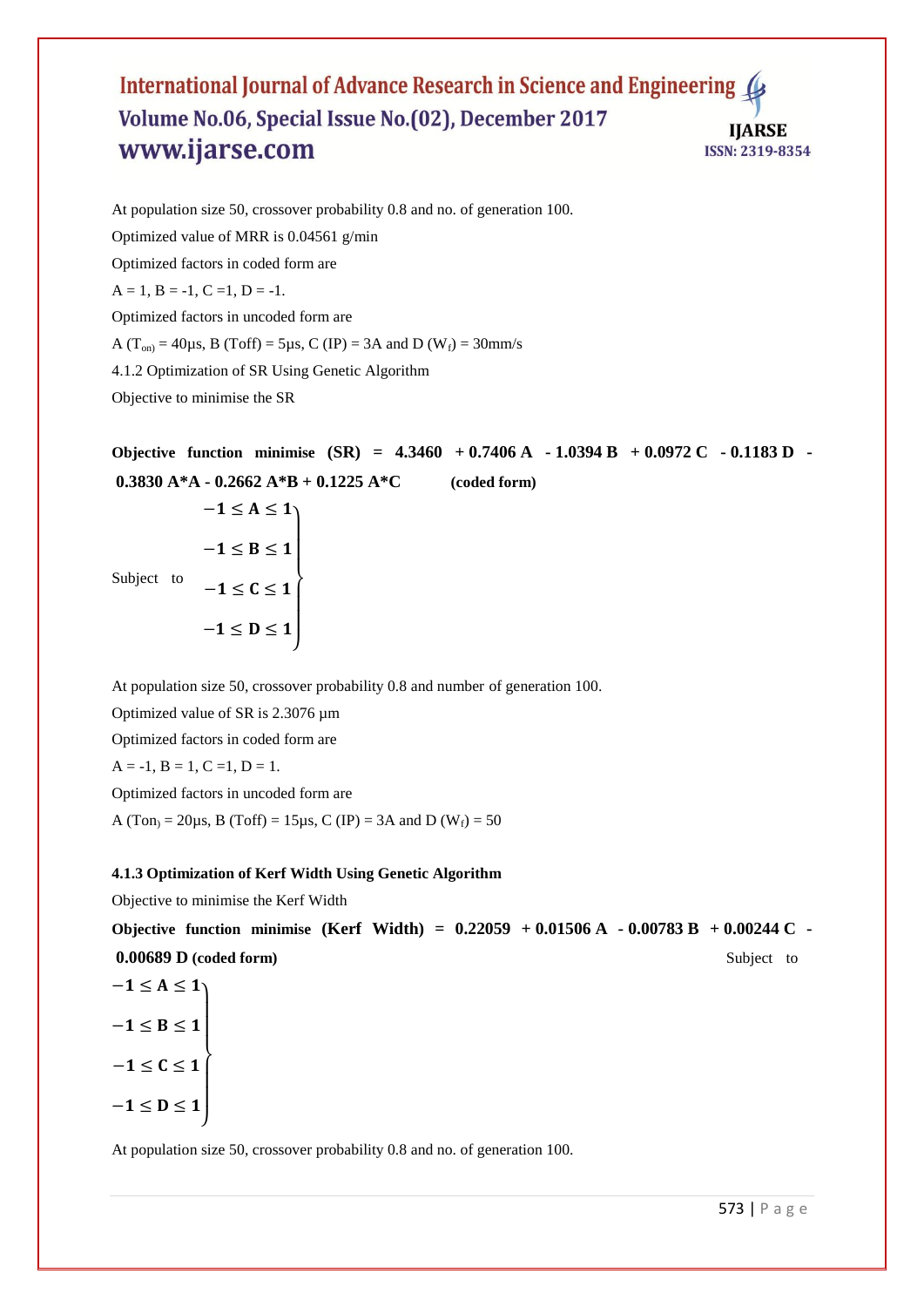### International Journal of Advance Research in Science and Engineering 4 Volume No.06, Special Issue No.(02), December 2017 **IIARSE** www.ijarse.com ISSN: 2319-8354

Optimized value of Kerf Width is 0.1883 mm

Optimized factors in coded form are

 $A = -1$ ,  $B = 1$ ,  $C = -1$ ,  $D = 1$ .

Optimized factors in uncoded form are

A (Ton) = 20 $\mu$ s, B(Toff) = 15 $\mu$ s, C(IP) = 1A and D(W<sub>f</sub>) = 50

#### **V CONCLUSION**

The different experiments were conducted on WED-machine for finding optimal condition of machining for HSS M2 grade molybdenum wire as electrode. Optimization of the process parameters using Genetic algorithm have been described in this paper. Genetic Algorithm is a simple, systematic, reliable and most efficient tool for optimization of machining parameters. The optimal condition for wedm response MRR, surface roughness and kerf width are:

- 1. MRR found to be maximum  $0.04561g/min$  at Ton, Toff, IP and Wf of  $40\mu s$ ,  $5\mu s$ ,  $3A$ ,  $30\mu m/s$ respectively.
- 2. Surface roughness is found to be minimum 2.30µm at Ton, Toff, IP and Wf of 20µs, 15µs, 3A, 50mm/s respectively.
- 3. Kerf Width is found to be minimum 0.1883mm at Ton, Toff, IP, Wf of 20µs, 15µs, 1A, 50mm/s respectively.

#### **REFERENCES**

- **[1]**Mikell P. Groover, FUNDAMENTALS OF MODERN MANUFACTURING (JOHN WILEY & SONS, INC., 2010)
- **[2]**P. Gupta, R. Khanna, R.D. Gupta, N. Sharma, "Effect of Process Parameters on Kerf Width in WEDM for HSLA Using Response Surface Methodology," Journal of Engineering and Technology, Vol.2, pp.1-6, 2012.
- **[3]**RupeshChalisgaonkar, Jatinder Kumar, Optimization of WEDM process of pure titanium with multiple performance characteristics using Taguchi's DOE approach and utility concept.Front. Mech. Eng., 2013, 8(2): 201–214.
- **[4]** S. S. Mahapatra and Amar Patnaik, Optimization of wire electrical discharge machining (WEDM) process parameters using Taguchi method. Int J AdvManufTechnol, 2007, 34:911–925.
- **[5]**V. K. Pasam, S. B. Battula, P. M. Valli and M. Swapna, "Optimizing Surface Finish in WEDM Using the Taguchi Parameter Design Method", Journal of the Brazilian Society of Mechanical Science & Engineering, 32 (2), 2010, 107-113.
- **[6]**Rishikumar, Comparative Analysis of Soft and Hard Brass Wire Electrode on WEDM Machining Performance Parameters Using Die Steel D, International Journal of Engineering Sciences Paradigms and